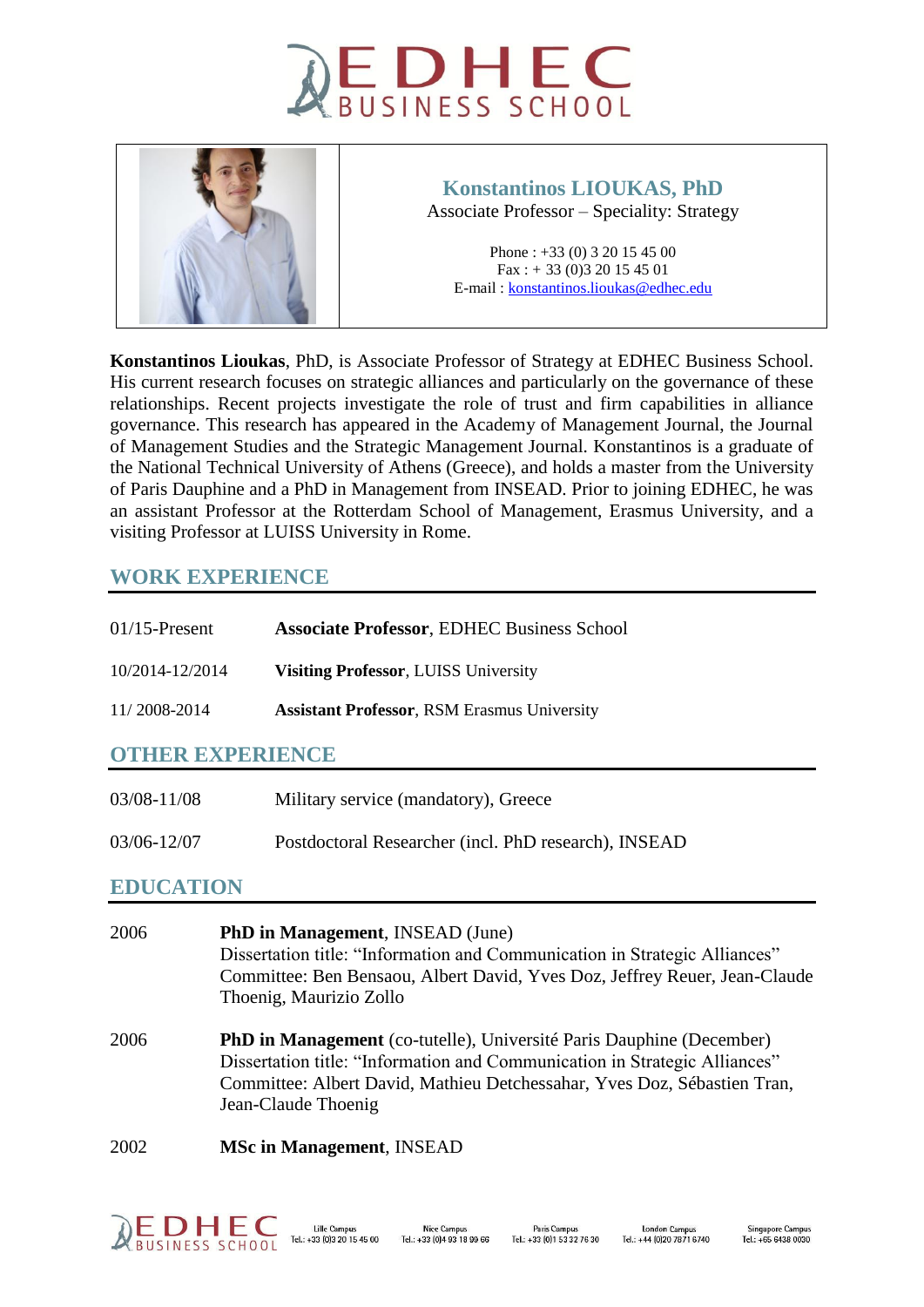- 2000 **DEA (MSc equivalent) in Industrial Economics**, Université Paris Dauphine, Ecole Nationale Supérieure des Télécommunications (ENST), Ecole Nationale Supérieure des Mines de Paris (ENSMP)
- 1998 **Degree in Electrical & Computer Engineering**, National Technical University of Athens (NTUA)

### **RESEARCH INTERESTS**

- Strategic alliances
- Technology and innovation management
- The strategic use of information technology

# **RESEARCH**

Constantinos Lioukas conducts research on strategic alliances and particularly on the governance of these relationships. This research has appeared in the *Academy of Management Journal*, the *Journal of Management*, the *Journal of Management Studies* and the *Strategic Management Journal*. A book chapter has appeared in a book titled *Frontiers of Strategic Alliance Research* by Cambridge University Press

# **INVITED CONFERENCE TALKS**

Rutgers/Colorado conference: Alliance Conference, New Brunswick, October 2016

Harvard Business School conference: Strategy and the Design of Organizational Architecture, Boston, October 2010

Copenhagen Business School conference, Copenhagen, February 2008

## **CONFERENCE PROCEEDINGS**

His research has been included in the *Academy of Management Best Paper Proceedings*

## **AWARDS & HONORS**

- ERIM Early Career Talent Program (special program for research talents)
- INSEAD PhD scholarship
- Dissertation funding from **INSEAD R&D** department

# **TEACHING INTERESTS**

- Strategic alliances
- Technology and innovation management
- Research methods